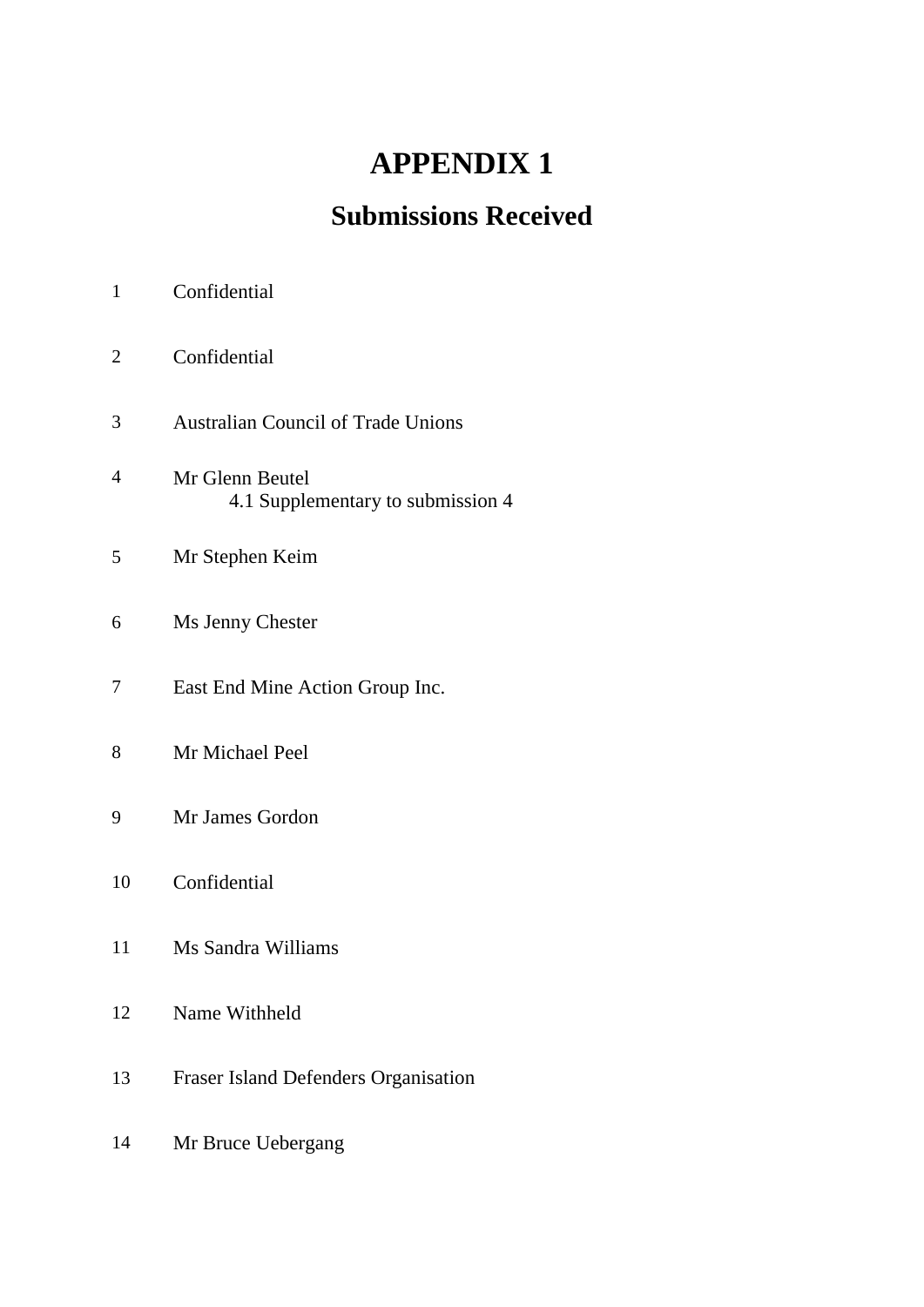|    | 15 Confidential                            |
|----|--------------------------------------------|
|    | 16 Confidential                            |
|    | 17 Confidential                            |
| 18 | Mr Dominic Middleton                       |
| 19 | Mr Jim Wilson                              |
| 20 | Mr and Mrs William and Lynnette Dahlheimer |
| 21 | Ms Penny Taylor                            |
| 22 | <b>Ms Annette Hutchins</b>                 |
| 23 | Name Withheld                              |
| 24 | Confidential                               |
| 25 | Mr John Dutton                             |
| 26 | Confidential                               |
| 27 | Dr Geralyn McCarron                        |
| 28 | Confidential                               |
| 29 | Mrs and Mr Hill                            |
| 30 | Ms Aileen Harrison                         |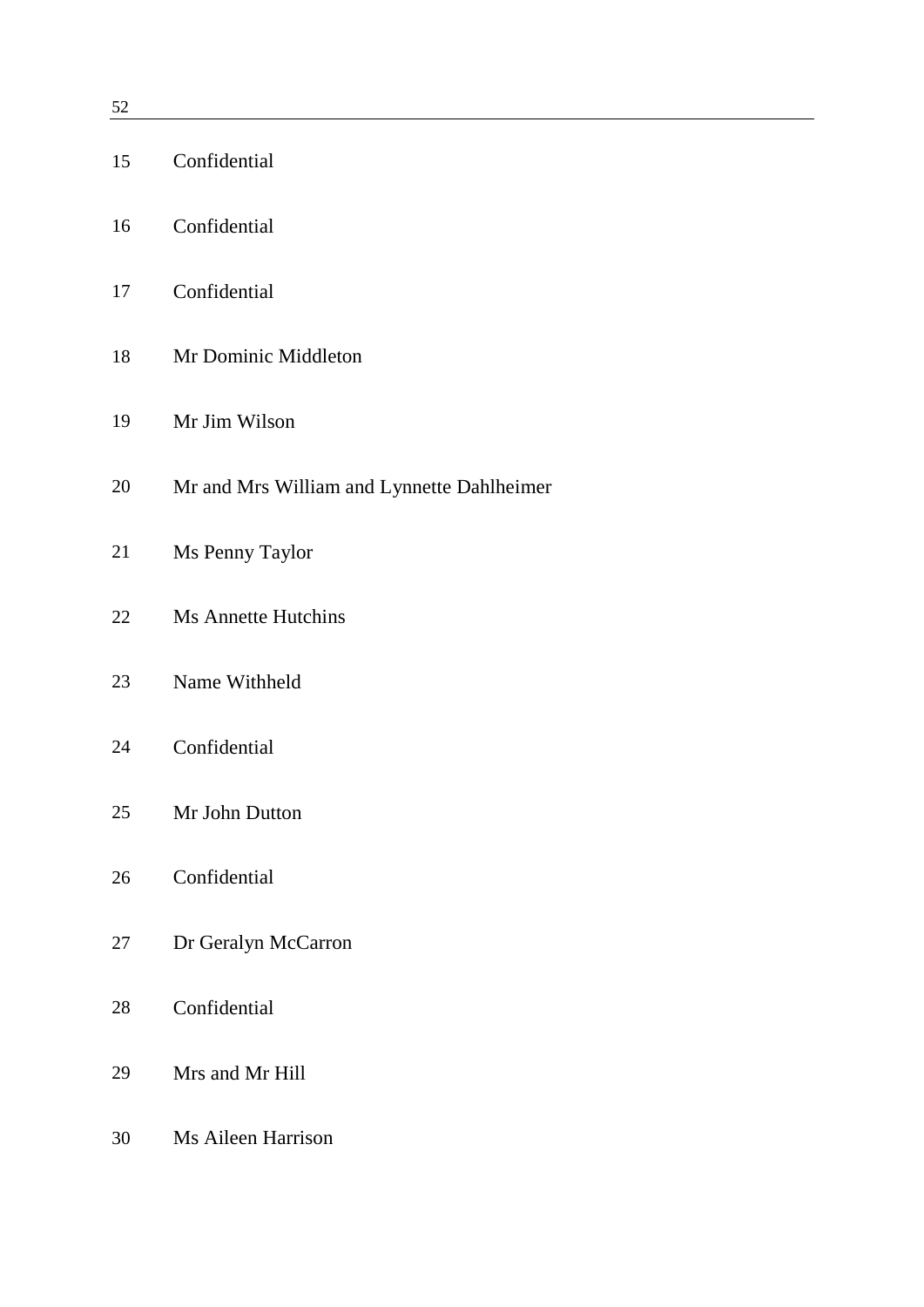| 31 | Confidential |
|----|--------------|
|    |              |

- Confidential
- Mr Bruce Thompson
- Ms Amy-Rose West
- Mr Don Magin
- Queensland Teachers' Union
- Electrical Trades Union
- Mr Peter Wellington MP
- Ms Simone Marsh
- Confidential
- Confidential
- Confidential
- Confidential
- Confidential
- Confidential
- Confidential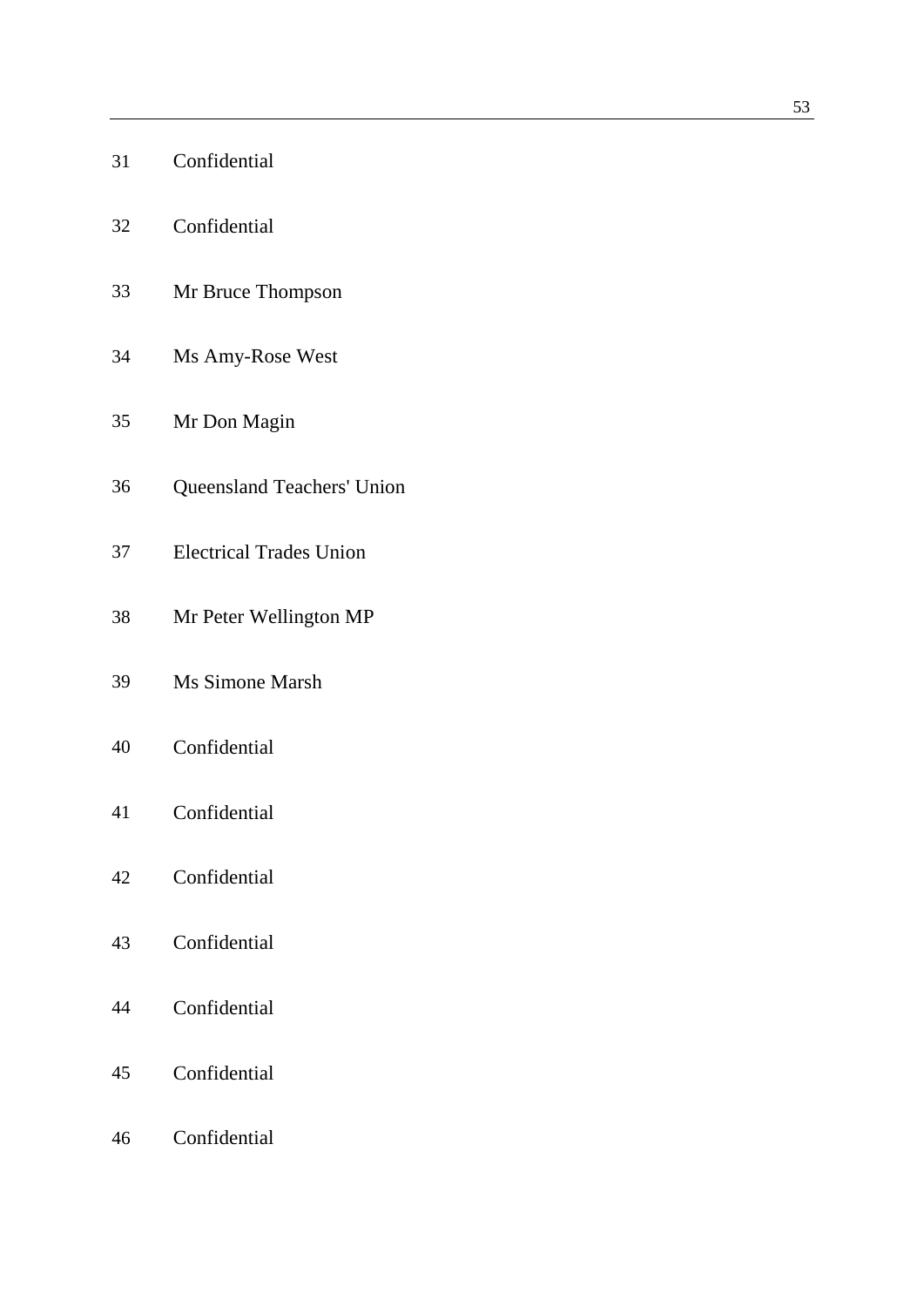| 47 | Confidential                                      |
|----|---------------------------------------------------|
| 48 | Confidential                                      |
| 49 | Name Withheld                                     |
| 50 | Confidential                                      |
| 51 | Confidential                                      |
| 52 | Confidential                                      |
| 53 | Mr and Mrs George and Pam Bender                  |
| 54 | Quandamooka Yoolooburrabee Aboriginal Corporation |
| 55 | Wildlife Preservation Society of Queensland       |
| 56 | Cooloola Community Action                         |
| 57 | Mr Brynn Mathews                                  |
| 58 | Ms Nari Lindsay                                   |
| 59 | Ms Bronwyn Marsh                                  |
| 60 | Mr Trevor Draper                                  |
| 61 | Ms Jay Devine                                     |
| 62 | Professor Bob Walker and Dr Betty Con Walker      |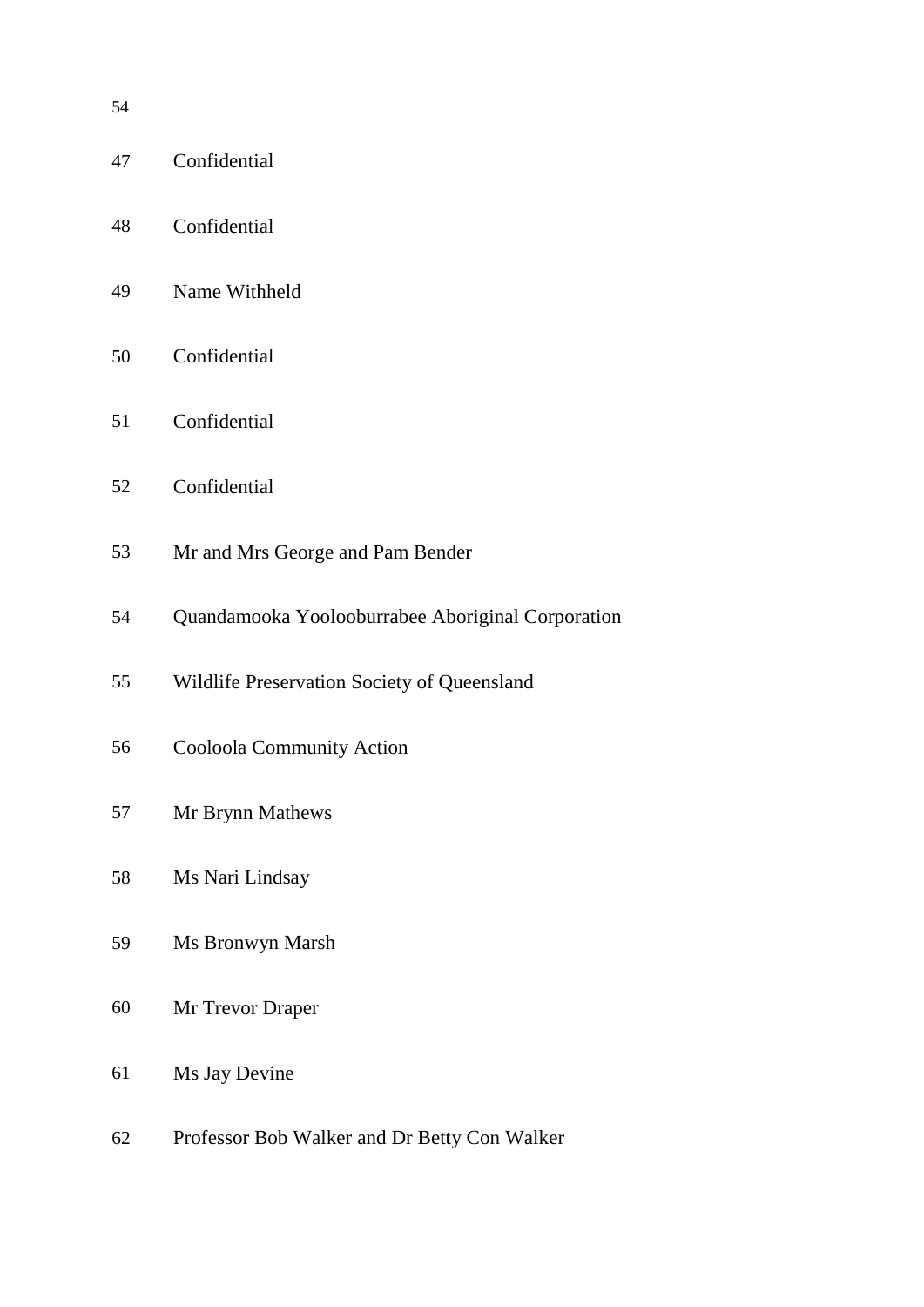| 63       | Rosewood District Protection Organisation Inc.<br>63.1 Supplementary to submission 63 |
|----------|---------------------------------------------------------------------------------------|
| 64       | Ms Karen Auty                                                                         |
| 65       | <b>Concerned Families of Mt Cotton</b>                                                |
| 66       | Mr Neil Stanley                                                                       |
| 67       | <b>Australians for Animals Inc.</b>                                                   |
| 68       | Dr Martine Maron                                                                      |
| 69       | Fiona and Allan Hayward, Rhonda and Peter Selmanovic                                  |
| 70<br>71 | <b>Cairns and Far North Environment Centre</b><br><b>Australian Koala Foundation</b>  |
| 72       | Luke and Jean Daglish                                                                 |
| 73       | <b>Mackay Conservation Group</b><br>73.1 Supplementary to submission 73               |
| 74       | The Australia Institute                                                               |
| 75       | Mr Tom Crothers and Ms Paola Cassoni                                                  |
| 76       | Name Withheld                                                                         |
| 77       | Confidential                                                                          |
| 78       | Stradbroke Island Management Organisation                                             |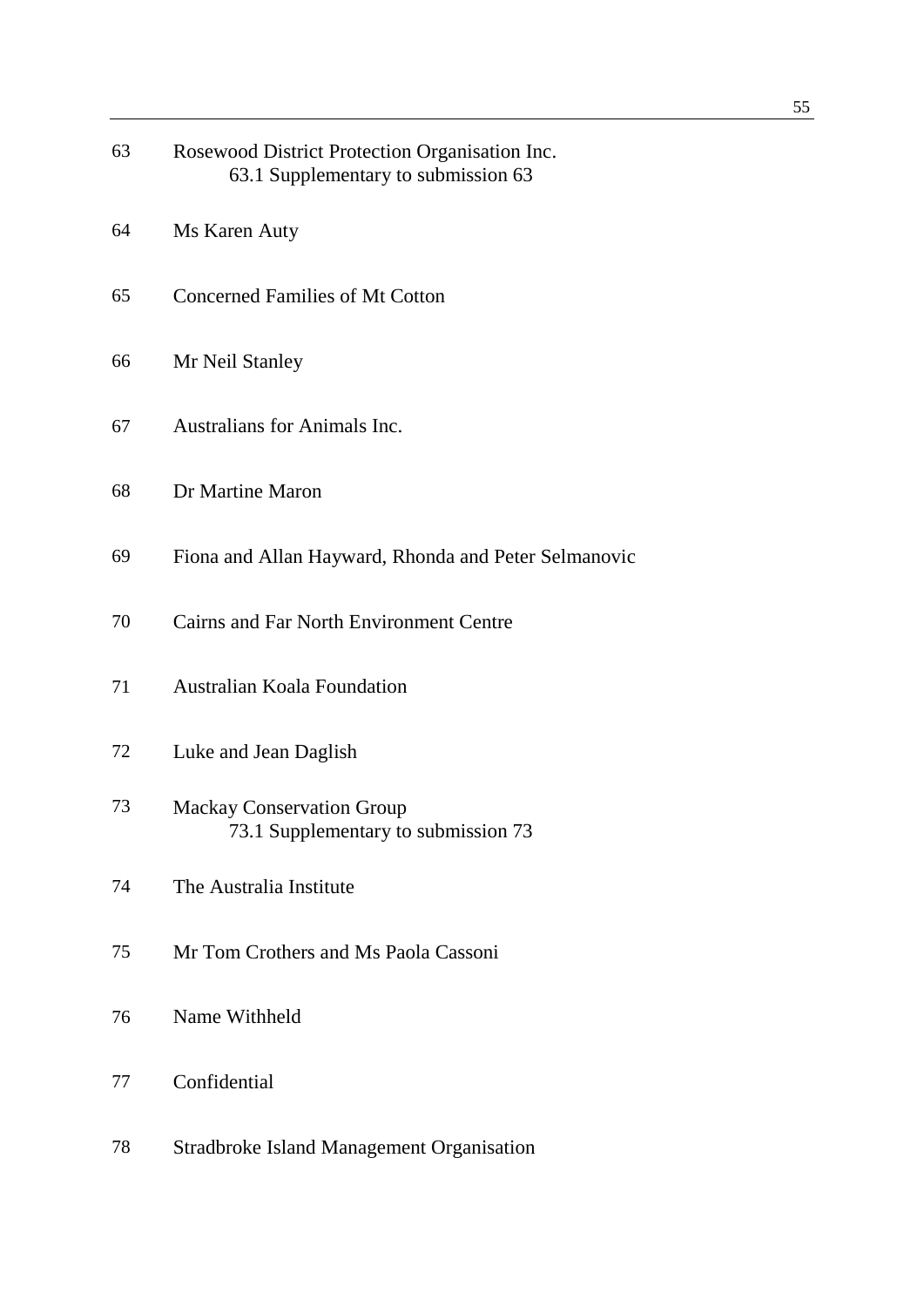| 79 | Name Withheld                                                      |
|----|--------------------------------------------------------------------|
| 80 | Ms Deborah Edwards                                                 |
| 81 | Name Withheld                                                      |
| 82 | Mr Jeff Kiehne                                                     |
| 83 | Dr Bob Morrish, Ms Sarah Moles, Mr Angus Emmot and Mr Tom Crothers |
| 84 | Wildlife Queensland, Gold Coast and Hinterland Branch              |
| 85 | <b>Protect the Bush Alliance</b>                                   |
| 86 | <b>Australian Conservation Foundation</b>                          |
| 87 | <b>Environmental Defenders Office</b>                              |
| 88 | Dr Chris McGrath<br>88.1 Supplementary to submission 88            |
| 89 | World Wildlife Fund                                                |
| 90 | Construction, Forestry, Mining and Energy Union                    |
| 91 | Save the Reef                                                      |
| 92 | <b>Australian Marine Conservation Society</b>                      |
| 93 | Mr Kathryn and Mr John Mahoney                                     |
| 94 | <b>Oakey Coal Action Alliance</b>                                  |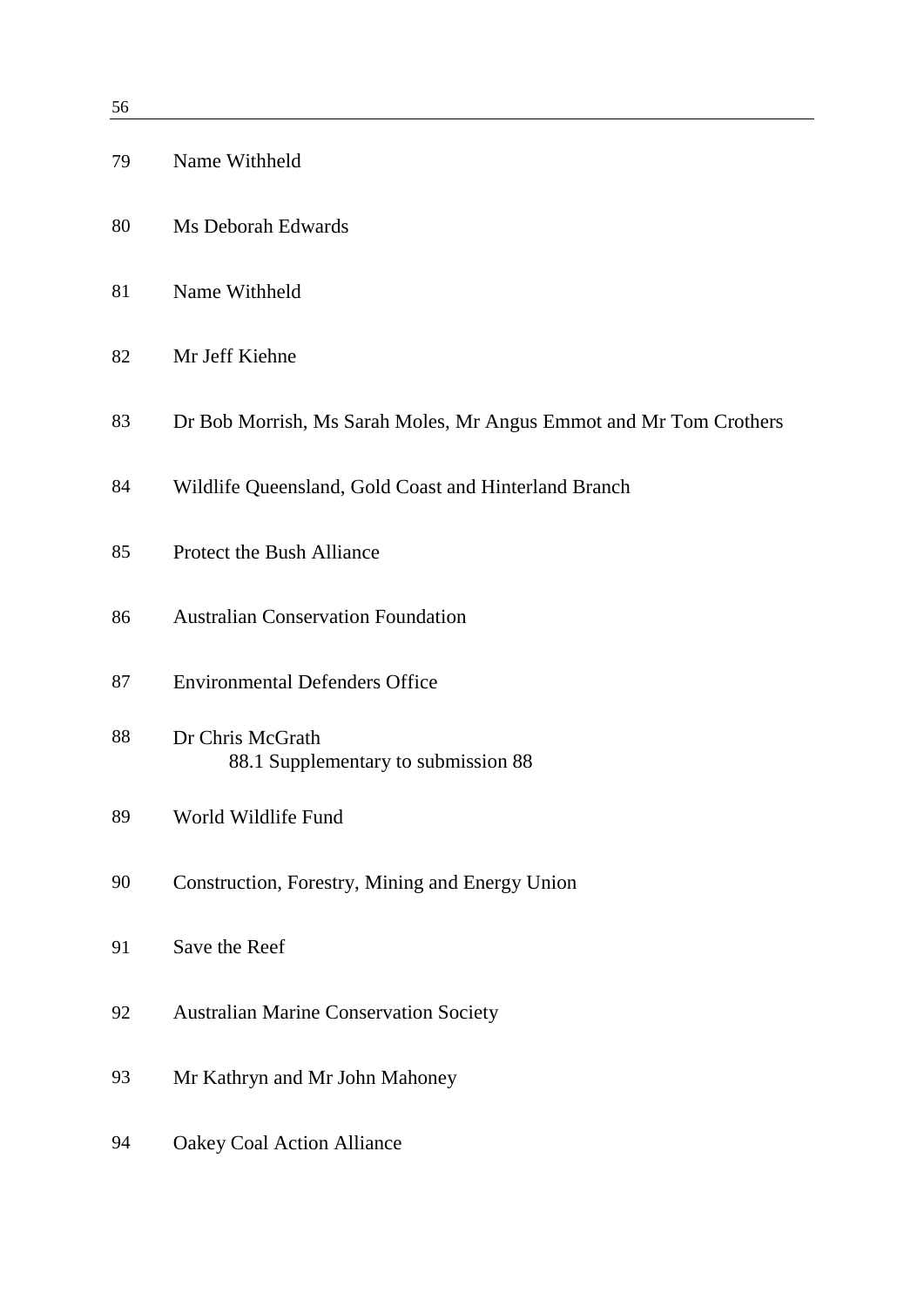- Clean Air Queensland
- Ms Diana Graham
- Mr Paul Stephenson
- Ms Glennis Hammond
- Graham Slaughter
- Mr Leonard Fitzgerald
- Mr John Jenkyn
- Basin Sustainability Alliance
- Social Justice Commission (Catholic Diocese of Toowoomba)
- Wildlife Preservation Society of Queensland, Logan Branch Inc.
- Mr Noel Castley-Wright
- Australian Rainforest Conservation Society Inc.
- Mr Frederick James
- The Wilderness Society Inc.
- Gold Coast and Hinterland Environment Council Assoc. Inc. (GECKO)
- Together Queensland, Industrial Union of Employees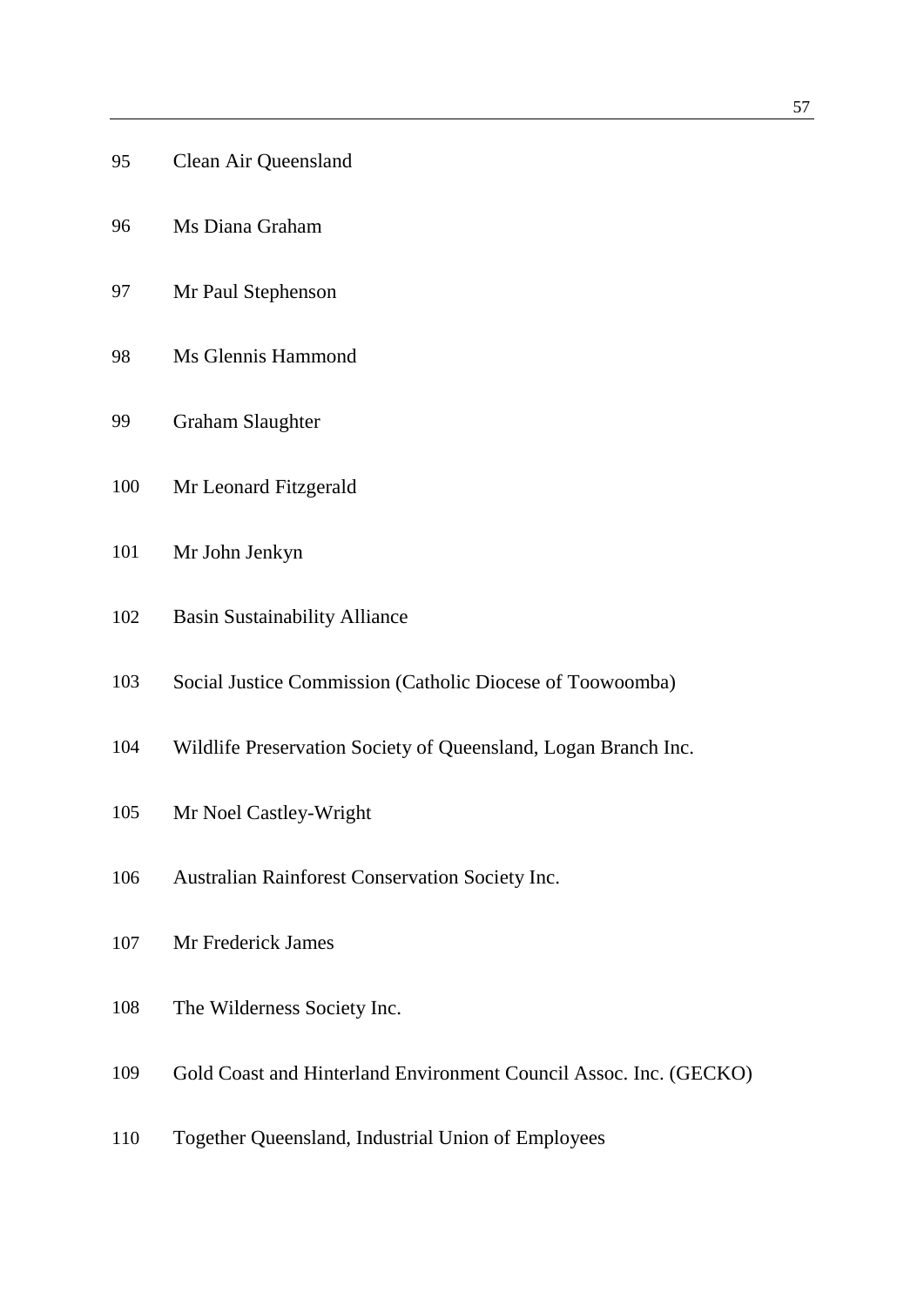| 111 | Ms Jackie Cooper                                                      |
|-----|-----------------------------------------------------------------------|
| 112 | Lockyer Valley Regional Council                                       |
| 113 | Mr Gary Reed                                                          |
| 114 | Friends of Stradbroke Island<br>114.1 Supplementary to submission 114 |
| 115 | Queensland Council of Unions                                          |
| 116 | The Mithaka People                                                    |
| 117 | Mr Eric Oliver                                                        |
| 118 | Confidential                                                          |
| 119 | Confidential                                                          |
| 120 | Ms Jan Aldenhoven                                                     |
| 121 | Ms Elizabeth Johnston                                                 |
| 122 | Mr David Arthur                                                       |
| 123 | Mrs Ann Boyle                                                         |
| 124 | Ms Mabel Quakawoot                                                    |
| 125 | Chris Spain                                                           |
| 126 | <b>Queensland Council for Civil Liberties</b>                         |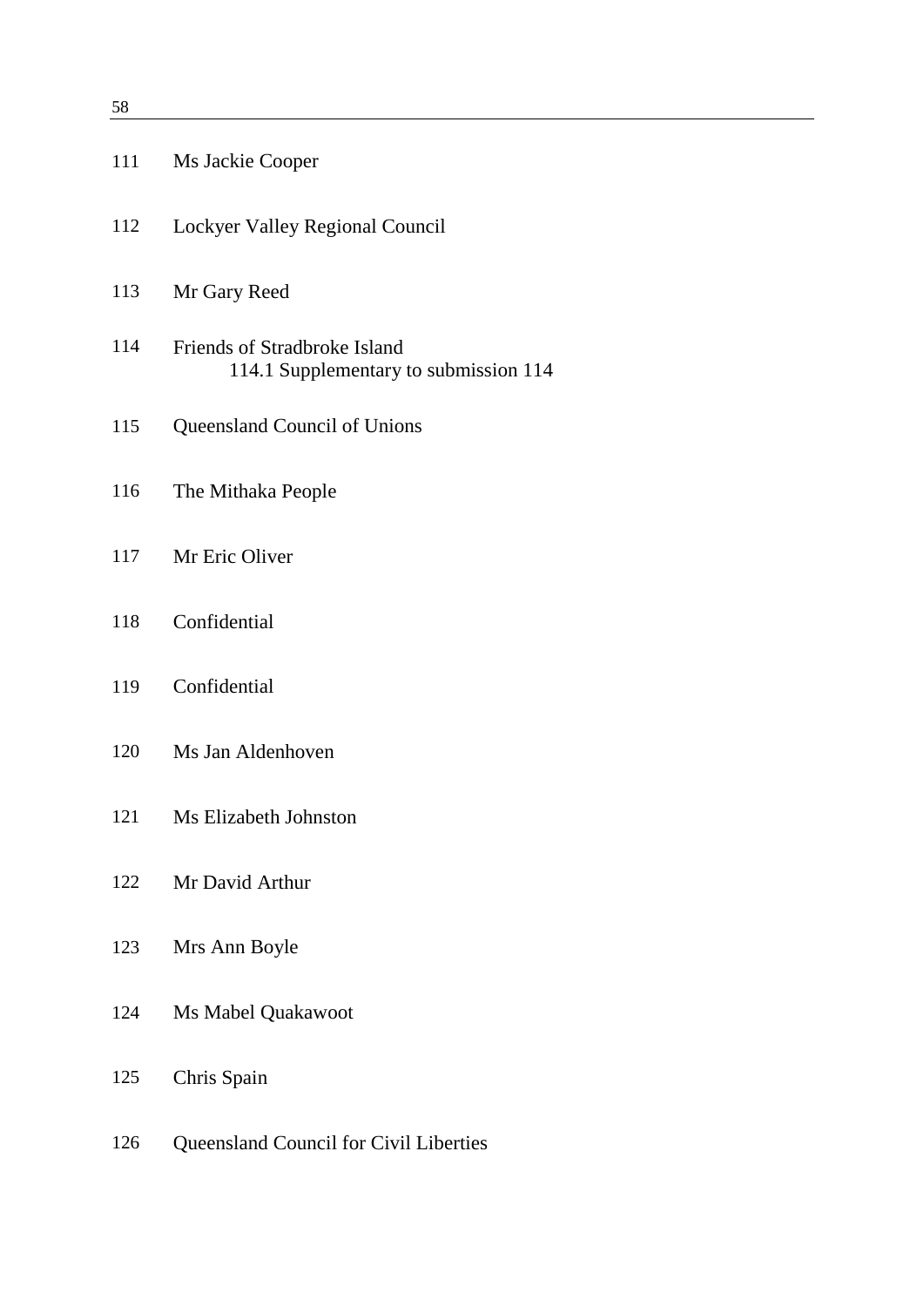- Boulder Creek Holiday Centre
- Pirate Party Australia
- Ms Sherri Philip
- Name Withheld
- Mr David Foster
- Lock the Gate Alliance
- Mr Darryl Bishop
- Confidential
- Mr Chris Walker
- Confidential
- Mr Craig Myatt
- Daintree Rainforest Pty Ltd.
- Mr P. Bucknell and Ms F. O'Callaghan
- Confidential
- Name Withheld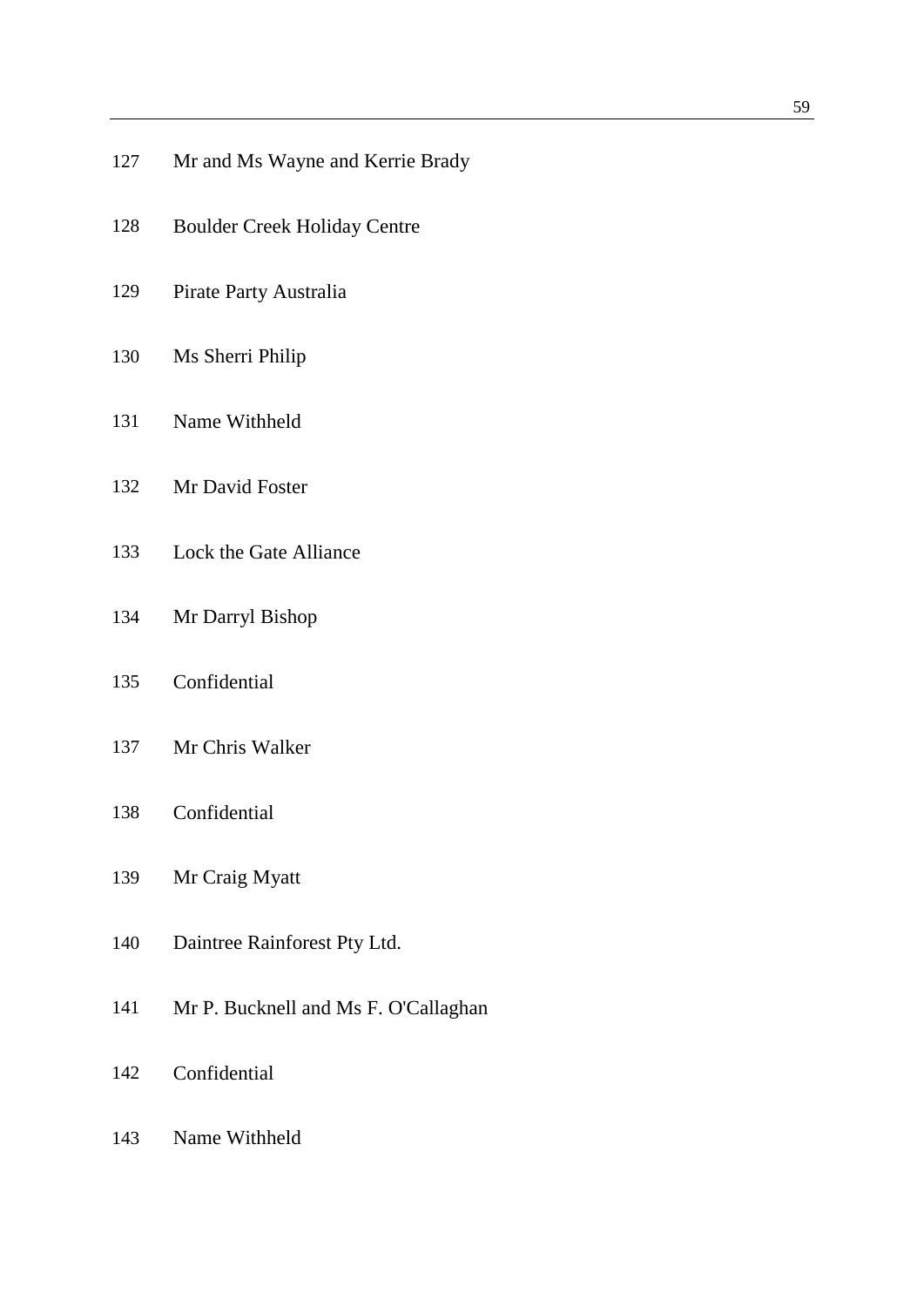|     | 144 Ms Julie Devine         |
|-----|-----------------------------|
|     | 145 Confidential            |
|     | 146 Mr Michael Bretherick   |
|     | 147 Mr Denis Bright         |
|     | 148 Confidential            |
|     | 149 Confidential            |
|     | 150 Barro Group             |
|     | 151 Mr Russell Wattie       |
|     | 152 Ms Maria Lange          |
|     | 153 Ms Sue Richardson       |
| 154 | Doctors for the Environment |
|     | 155 Ms Dianne Berthelsen    |
|     | 156 Do Good Campaign        |
|     | 158 Ms Connie Kerr          |
|     | 159 Mr David McCabe         |
|     |                             |

Coolum Beach Residents Association Inc.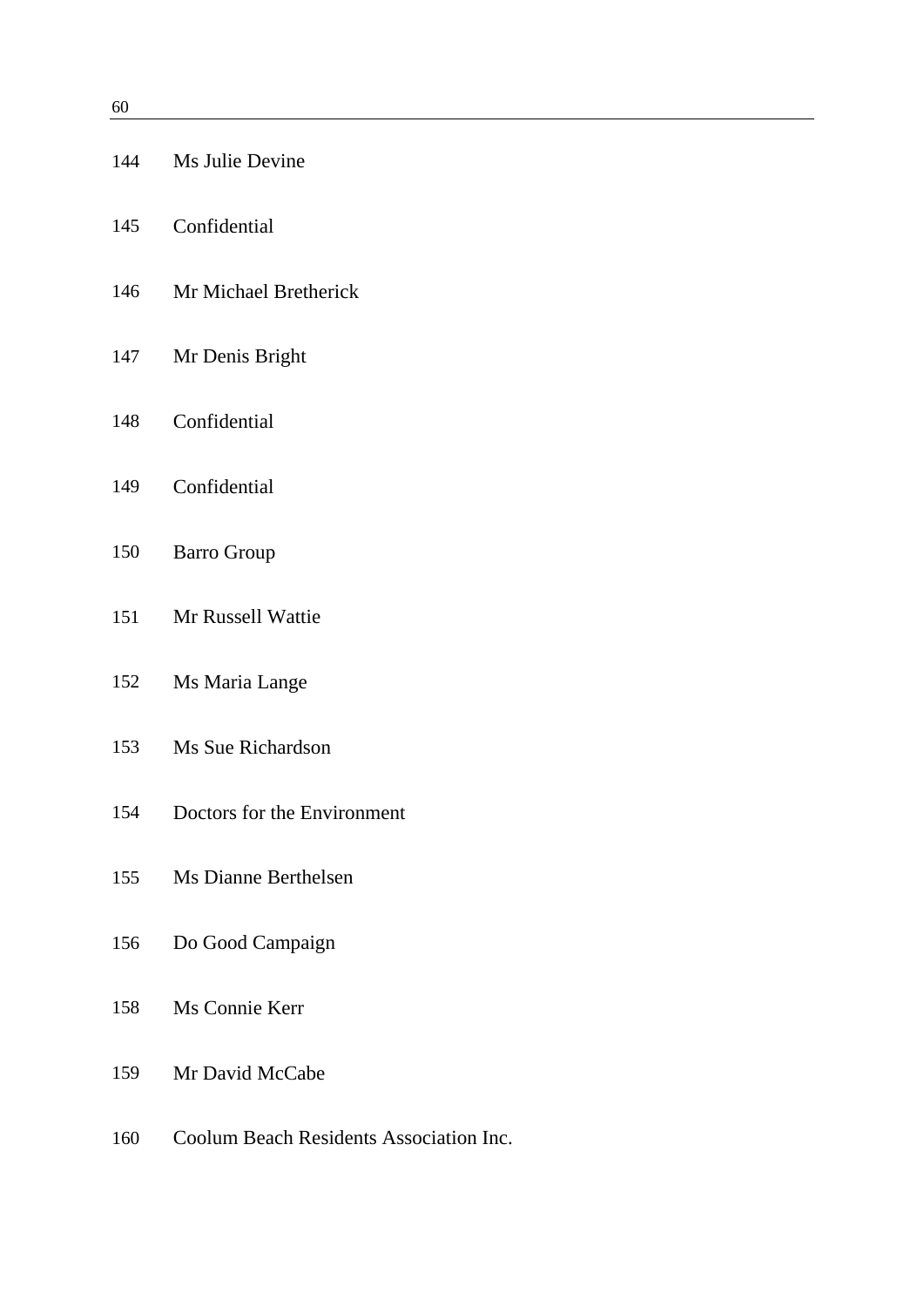- Environmental Justice Australia
- Greenpeace
- Ms Kylie Goldthorpe
- Ms Elizabeth Bourne
- Mr Phillip Williams
- Ms Priska Sussli
- Mr John Tyson

#### **Responses to Questions on Notice**

- Answer to Question on Notice by the Queensland Teachers' Union at public hearing on 28 November 2014, Brisbane.
- Answer to Question on Notice by the Cairns and Far North Environment Centre at public hearing on 5 February 2015, Cairns.

### **Additional Information**

- Additional Information provided by Mr Innes Larkin at a public hearing on 13 November 2014, Gold Coast.
- Additional Information provided by Mr and Mrs Joe and Jennie Hill at a public hearing on 19 February 2015, Toowoomba.
- Additional Information provided by Mr Glenn Beutel at a public hearing on 19 February 2015, Toowoomba.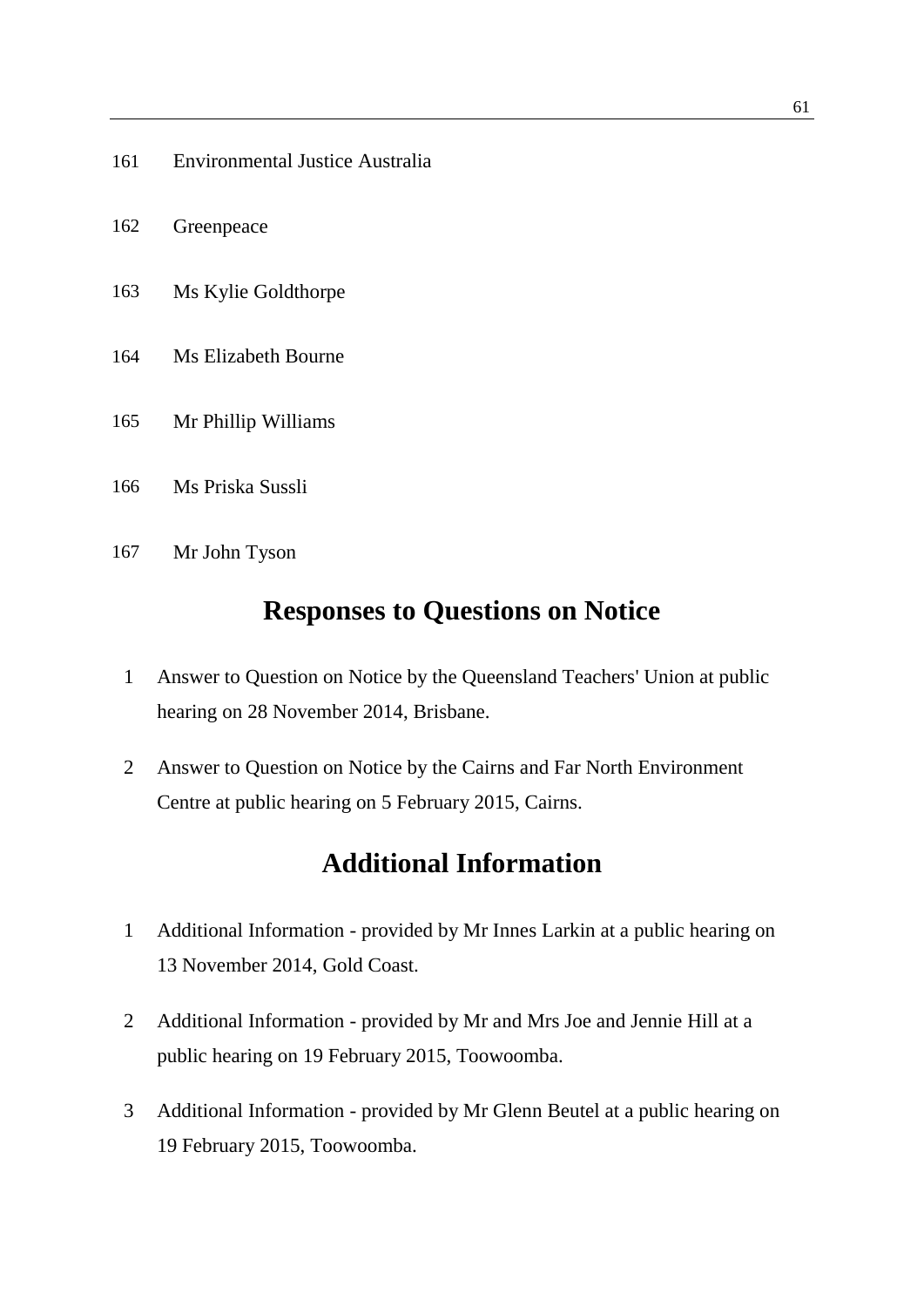- 4 Additional Information provided by Mr and Mrs William and Lynette Dahlheimer at a public hearing on 19 February 2015, Toowoomaba.
- 5 Additional Information provided by Mr Brynn Mathews at a public hearing on 5 February 2015, Cairns.
- 6 Additional Information provided by Mr Roderick Campbell on behalf of the Australian Institute at a public hearing on 4 February 2015, Brisbane.
- 7 Additional Information provided by Mr Andrew Jeremijenko on behalf of Save the Reef at a public hearing on 4 February 2015, Brisbane
- 8 Additional Information provided by Mr John Jenkyn at a public hearing on 19 February 2015, Toowoomba.
- 9 Additional Information provided by Oakey Coal Action Alliance at a public hearing on 19 February 2015, Toowoomba.

#### **Tabled Documents**

- 1 Document tabled at a public hearing in Brisbane on 28 November 2014 by Electrical Trades Union.
- 2 Document tabled at a public hearing in Brisbane on 4 February 2015 by Quandamooka Yoolooburrabee Aboriginal Corporation.
- 3 Document tabled at a public hearing in Brisbane on 4 February 2015 by Quandamooka Yoolooburrabee Aboriginal Corporation.
- 4 Document tabled at a public hearing in Brisbane on 4 February 2015 by Quandamooka Yoolooburrabee Aboriginal Corporation.
- 5 Document tabled at a public hearing in Brisbane on 4 February 2015 by the Australian Marine Conservation Society.